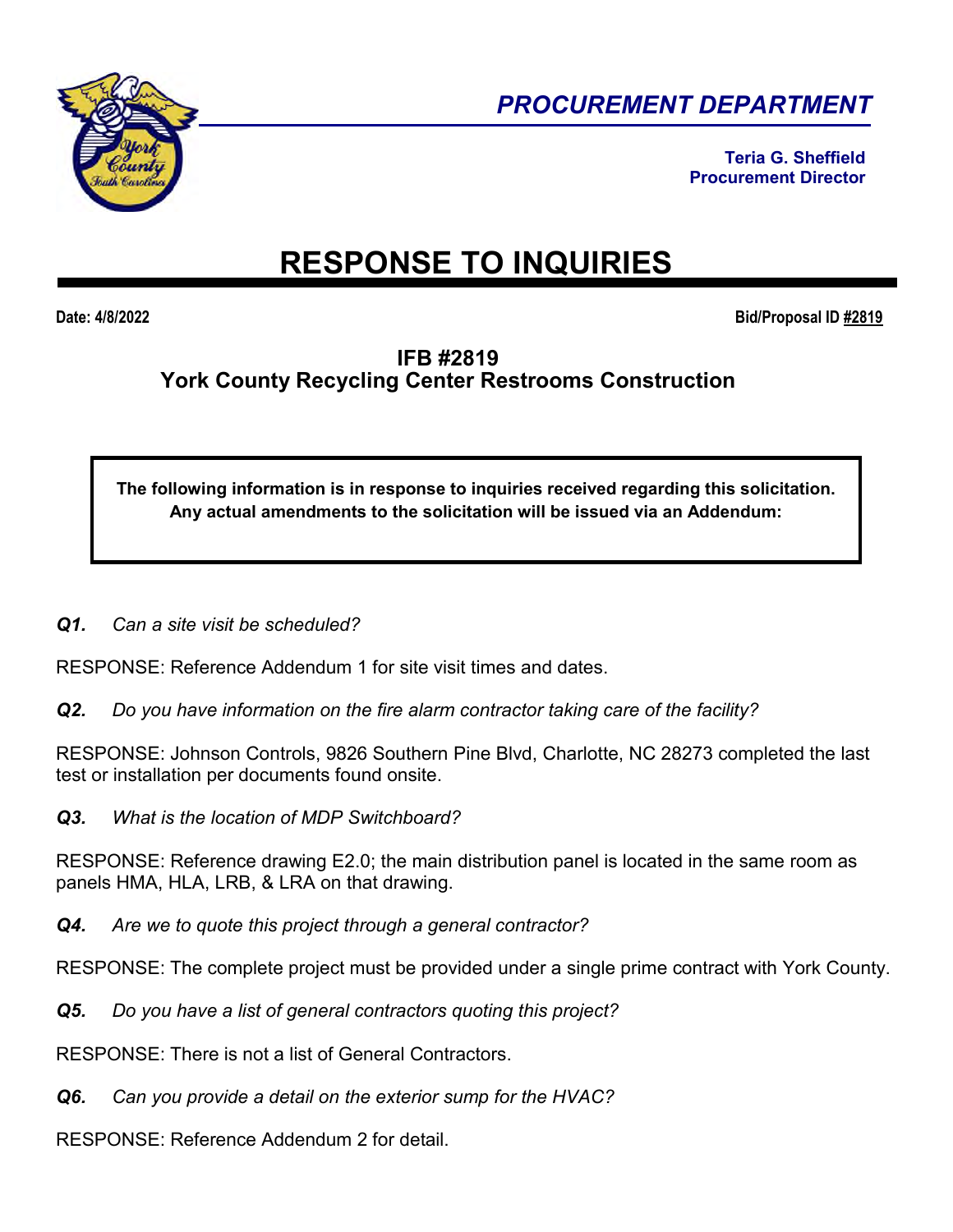# *Q7. What side of the road is the main sewer line that will be tied into with the service line on?*

RESPONSE: Reference Addendum 1 for site utility drawings for the existing building. Note that these are not as-builts, but construction drawings used for the original building.

#### *Q8. What material is the main service line?*

RESPONSE: Reference Addendum 1 for site utility drawings for the existing building. Note that these are not as-builts, but construction drawings used for the original building.

*Q9. Will any tap fees be or permit be required for the sewer tap? Who pays for this?* 

RESPONSE: General Contractor to pay for all permit and tap fees necessary.

# *Q10. Who pays for any/all 3rd party inspections?*

RESPONSE: York County will pay for third party special inspections

*Q11. The sewer service line coming out of the building will be going down a severe slope to the road. Is there any limitation to the percent fall in the service line?* 

RESPONSE: If the sewer slope is greater than 10%, a drop manhole will be required. The general contractor is to provide the field condition elevations of the sewer tie-in invert and the line as it exits the building. This will determine whether or not there is a change in the scope of work to add the drop manhole.

#### *Q12. Does the GC pay for the Building Permit?*

RESPONSE: General Contractor to pay for all permit and tap fees required for construction.

*Q13. Will the construction time begin after the permit to construct is issued?* 

RESPONSE: Construction time to begin after the "Notice to Proceed" is given by York County. This will take place after council approval.

*Q14. What is the location and depth of the main sewer being tied into? ( which side of the road? Is it in the middle of the road?)* 

RESPONSE: See question 11 response for invert elevations. Construction documents for the existing building indicate the sewer line to be on the near side of the road. This is to be field verified.

*Q15. What day and time are subcontractors being allowed to view the site ?* 

RESPONSE: Reference Addendum 1 for site visit times and dates.

# **Additional:** *The follow were notes and comments made during the prebid conference held on Tuesday March 22, 2022*

a. York County will provide portable toilets for general contractor use.

b. There may be inmates, classified as non-violent, working in the material recycling center during construction.